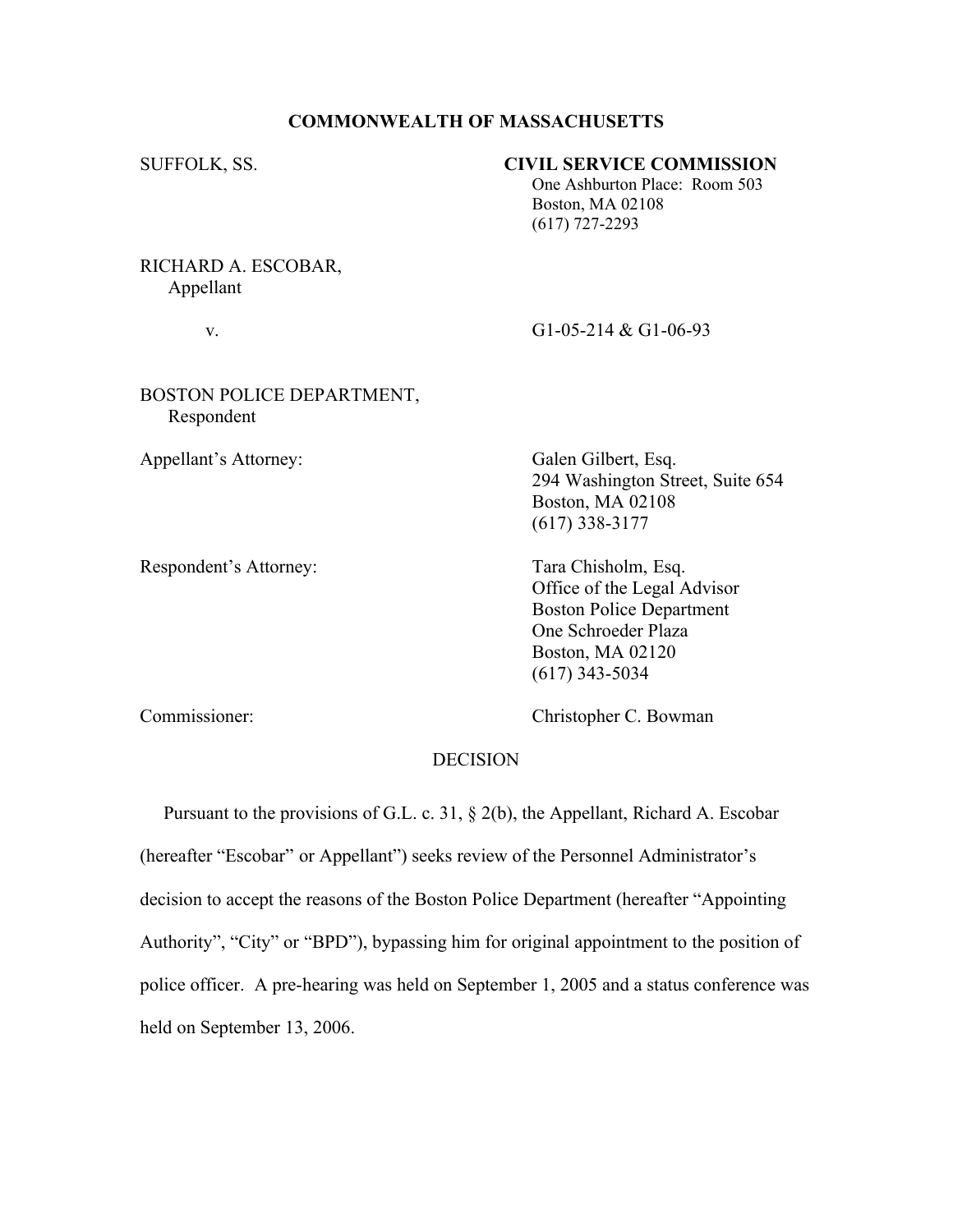A full hearing was held on March 5, 2008 at the offices of the Civil Service Commission. One tape was made of the hearing.

### **FINDINGS OF FACT:**

 Eighteen (18) exhibits were entered into evidence at the hearing. Based on these exhibits and the testimony of the following witnesses:

# *For the Appointing Authority*:

- Robin Hunt, Human Resources Director, Boston Police Department;
- Sergeant Detective Norman Hill; Boston Police Department;

# *For the Appellant*:

Richard Escobar, Appellant;

I make the following findings of fact:

- 1. The Appellant is a twenty-six (26) year old male from East Boston. He graduated from Madison Park Technical / Vocational High School in 1999. He is currently, and was at the time of his bypass, a bank protection officer for a company in Burlington. (Testimony of Appellant and Exhibit 3)
- 2. The Appellant took and passed an open examination for the position of police officer. (Stipulated Fact)
- 3. On February 2, 2005, the Appellant's name appeared on Certification 250087 for the position of permanent full-time police officer for the Boston Police Department. (Stipulated Fact)
- 4. On June 8, 2005, the Appellant's name appeared on Certification 250526, also for the position of permanent full-time police officer for the Boston Police Department. (Stipulated Fact)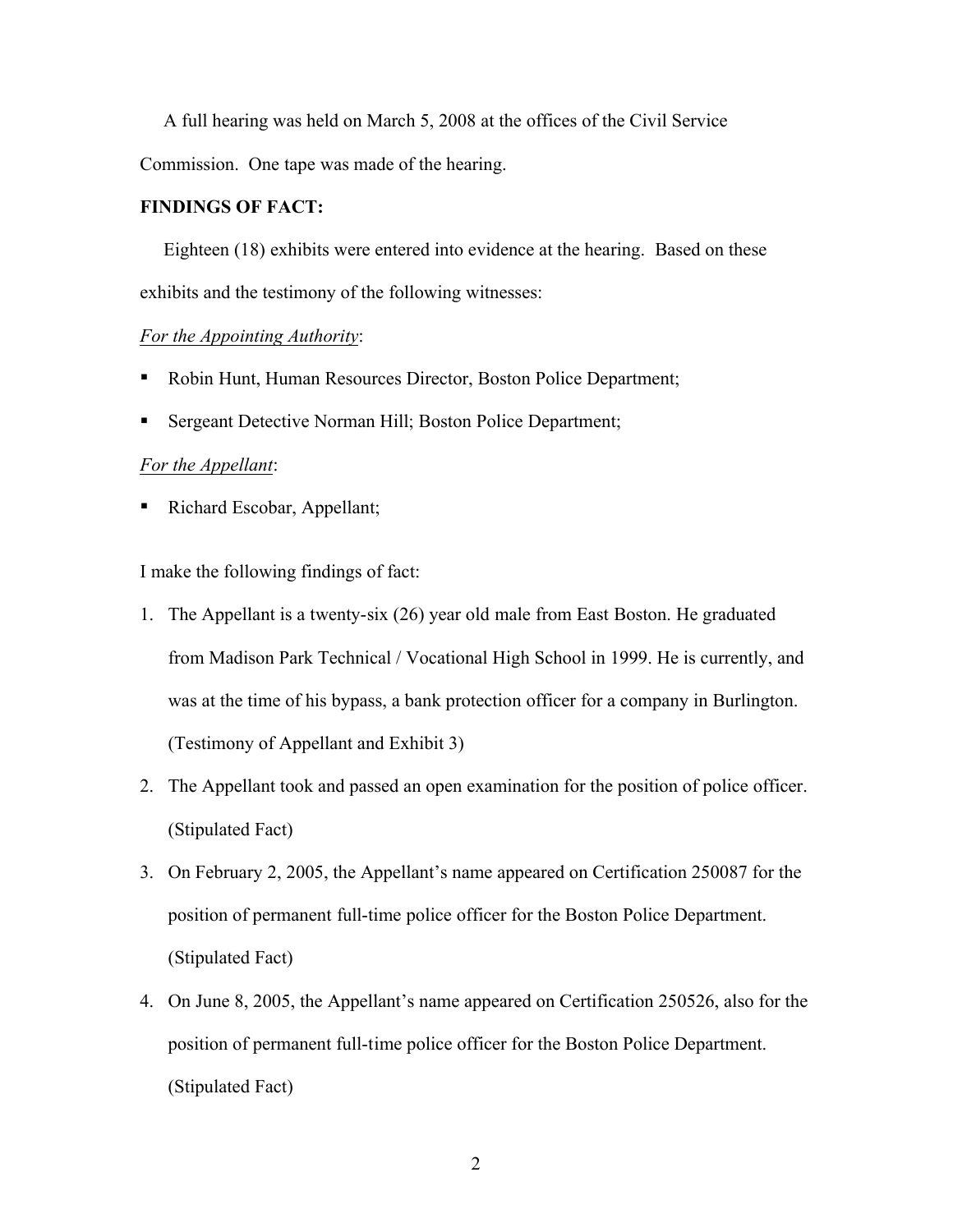- 5. The Boston Police Department filled eleven (11) police officer positions from Certification 250087. Seven (7) of the candidates selected for appointment from Certification 250087 were ranked below the Appellant ("BYPASS 1"). (Stipulated Facts)
- 6. The Boston Police Department subsequently filled six (6) police officer positions from Certification 250526. All six of the candidates selected for appointment from Certification 250526 were ranked below the Appellant ("BYPASS 2"). (Stipulated Facts)
- 7. In regard to "BYPASS 1", the Boston Police Department notified the state's Human Resources Division (HRD) that it was bypassing the Appellant for appointment for the following two (2) reasons: a) being rejected for employment by the Winthrop Police Department for "fail[ing] to provide truthful responses in his application..." related to his place of residence; and b) failing to acknowledge that his driver's license had once been suspended. (Exhibit 1)
- 8. The state's Human Resource Division (hereafter HRD) approved the reasons proffered by the City regarding "BYPASS 1" and the Appellant subsequently filed a timely appeal with the Civil Service Commission (CSC Docket No. G1-05-214). (Stipulated Fact)
- 9. In regard to "BYPASS 2", the Boston Police Department notified HRD that it was bypassing the Appellant for appointment solely because he was rejected for employment by the Winthrop Police Department for failing to provide truthful responses in his application related to his place of residence. (Exhibit 2)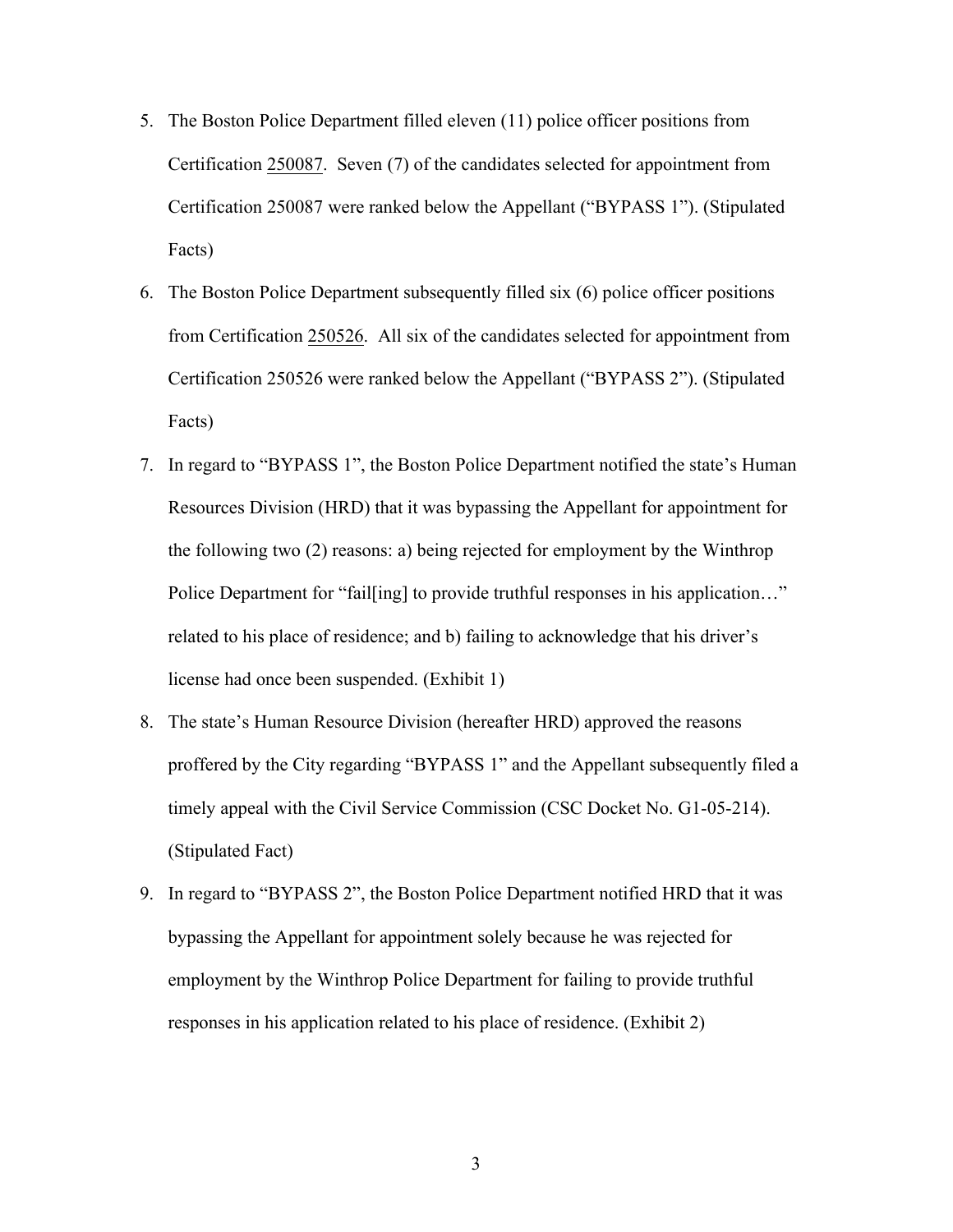- 10. The second reason for bypass, related to the Appellant's purported license suspension, which was used by BPD in the "BYPASS 1" case, was proven to be erroneous after the Appellant provided the BPD with an official copy of his driving history from the Registry of Motor Vehicles. (Testimony of Ms. Hunt and Mr. Hill)
- 11. HRD approved the remaining reason proffered by the City regarding "BYPASS 2" and the Appellant subsequently filed a second timely appeal with the Civil Service Commission (CSC Docket No. G1-06-93). (Stipulated Fact)
- 12. The only issue now before the Commission is whether the events related to the Appellant being rejected for employment in the Town of Winthrop, standing alone, is a sound and sufficient reason for bypassing the Appellant.

*Events Related to Appellant¶s Employment Application with the Town of Winthrop*

- 13. In December of 2002, the Appellant was rejected from employment as a reserve police officer in the Town of Winthrop for "...failure to provide truthful responses in his application...". (Exhibits  $4A$  and  $4B$ )
- 14. The Winthrop police lieutenant responsible for conducting the Appellant's background investigation concluded that the Appellant had provided an incorrect residential address on his application for employment (32 Shelby Street, East Boston). (Exhibit 4A)
- 15. In a letter to the Winthrop Police Chief, the above-referenced Winthrop police lieutenant wrote, "Upon responding to 32 Shelby Street, East Boston, the address given in the application, it was revealed by neighbors that Richard Escobar had not resided there for at least three months. The was confirmed by the landlord. A call was placed to Richard Escobar who, when questioned, stated and confirmed his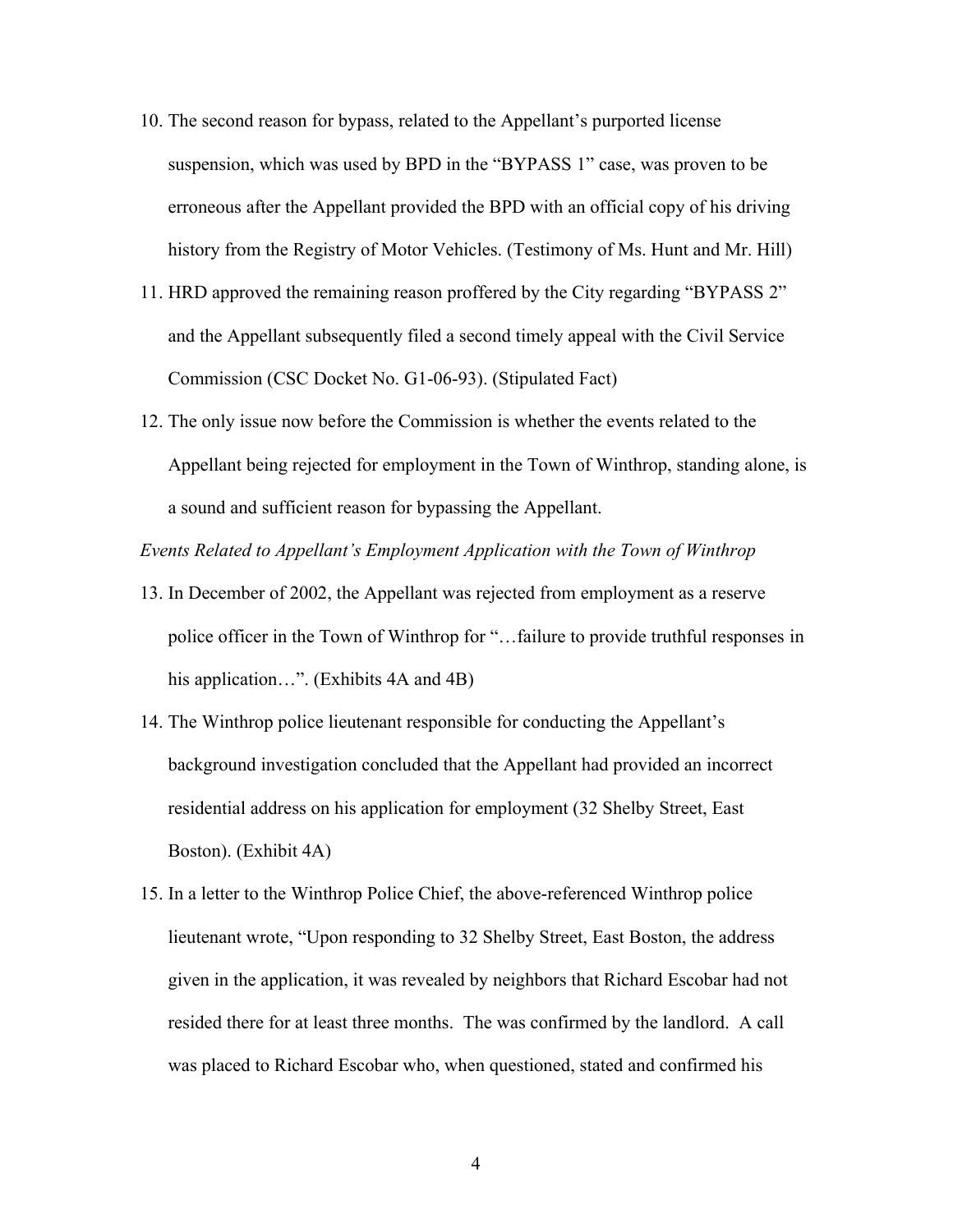address to be 32 Shelby Street, East Boston, MA. Upon my revelation of our site visit to 32 Shelby Street, East Boston, MA, Mr. Escobar informed me that he had in fact vacated the residence approximately three months before the police application was filed. Without being requested, Richard Escobar responded to the Winthrop Police Station and reported that he was staying somewhere in East Boston, but could not give the address as he was living with his sister and that, if this were discovered, his sister would lose her apartment and subsidy." (Exhibit 4A)

- 16. The Appellant testified before the Commission regarding the above-referenced discrepancies on his application for employment with the Town of Winthrop. The Appellant's testimony fell far short of the honest, forthright answers warranted by a witness under oath. (Testimony, demeanor of Appellant)
- 17. On July 15, 2002, the Appellant received a certification card from the state's Human Resources Division (HRD) informing him of seven (7) permanent reserve police officer position in the Town of Winthrop. The certification card was mailed to the Appellant at: 32 Shelby Street, Apt. 1, East Boston, MA 02128. (Exhibit 15)
- 18. Asked during direct testimony how long he had lived at 32 Shelby Street prior to receiving the above-referenced certification card from HRD, the Appellant stated he was living at that address at the time and had been living at that address since 1993. (Testimony of Appellant)
- 19. Shortly after receiving the above-referenced certification card, the Appellant went to the Winthrop Police Department and signed a list indicating his willingness to accept employment as a reserve police officer in Winthrop if selected. (Testimony of Appellant)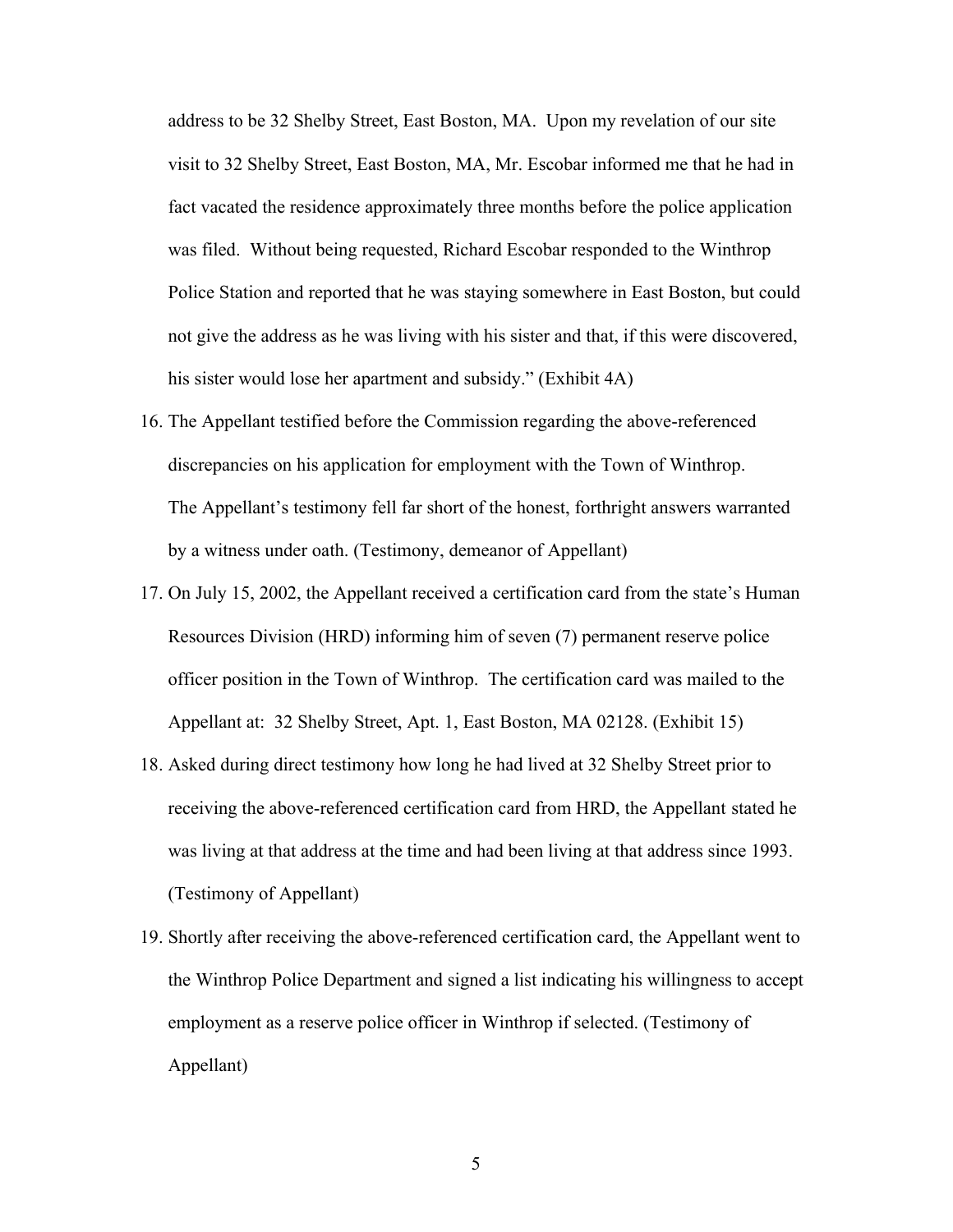- 20. Shortly after signing the above-referenced certification list, the Appellant attended an orientation at the Winthrop Police Department and received an application for employment. (Testimony of Appellant)
- 21. At the time of the orientation, the Appellant testified that he was living at 32 Shelby Street in East Boston. Within one week of the orientation, the Appellant returned his application for employment to the Winthrop Police Department. According to the Appellant, he was living at 32 Shelby Street in East Boston at the time he submitted the application. (Testimony of Appellant)
- 22. On or about August 26, 2002, the Appellant received a telephone call on his cell phone from the Winthrop police lieutenant conducting the background investigation regarding the Appellant's employment application. (Testimony of Appellant)
- 23. The Appellant testified that the lieutenant asked him what his address was and the Appellant indicated to the lieutenant that his address was 32 Shelby Street in East Boston. (Testimony of Appellant)
- 24. The Appellant then testified that the lieutenant, upon hearing the Appellant's answer, told the Appellant that he had just come from 32 Shelby Street and spoken with the landlord, who had told the lieutenant that he had not seen the Appellant in months. According to the Appellant, he then told the lieutenant that he had recently had an argument with his mother and that his mother had left the country on vacation. (Testimony of Appellant)
- 25. According to the Appellant, at some point during the conversation with the Winthrop police lieutenant, he told the lieutenant that, as a result of the argument with his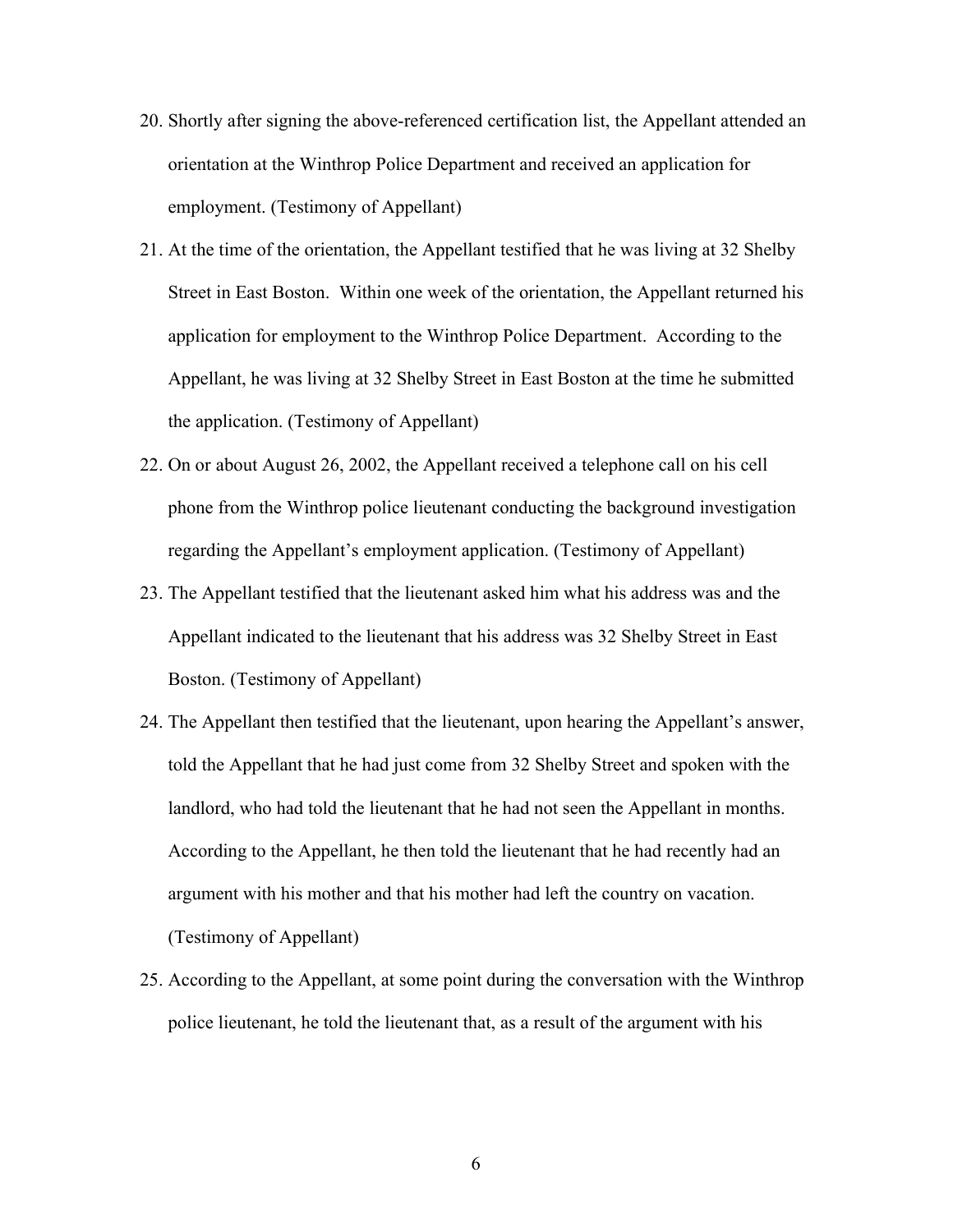mother, he was staying at another address on Border Street with this sister, but that he did not know the exact address. (Testimony of Appellant)

- 26. According to the Appellant, the lieutenant then told the Appellant to provide a written explanation regarding the discrepancy. (Testimony of Appellant)
- 27. On August 27, 2002, one day after the conversation with the Winthrop police lieutenant, the Appellant wrote a letter to the lieutenant which stated in part, "I'm temporarily living at  $[Border Street address]$ <sup>1</sup>...I've been here for about three months...the reason I moved out [of 32 Shelby Street] was because the landlord wanted to raise the rent because there was a lot of people living there...". (emphasis added) (Exhibit 16) If the Appellant had been living at the [Border Street address] for three months at the time he wrote the letter on August 27, 2002, he would have begun living there on or about May 17, 2002.
- 28. The above-referenced written statement, completed on August 27, 2002, in which the Appellant states that he had been living at the [Border Street address] for three months, directly contradicts the Appellant's testimony before the Commission in which he testified that he was living at 32 Shelby Street when he received the certification card from HRD on July 15, 2002. Either the Appellant's written statement to the Winthrop police lieutenant is untrue or his testimony before the Commission is untrue. (Testimony of Appellant; Exhibit 16; Exhibit 15) The August 27, 2002 letter also contradicts the Appellant's testimony that he was living at 32 Shelby Street when he attended the orientation session after he received the abovereferenced certification card. (Testimony of Appellant)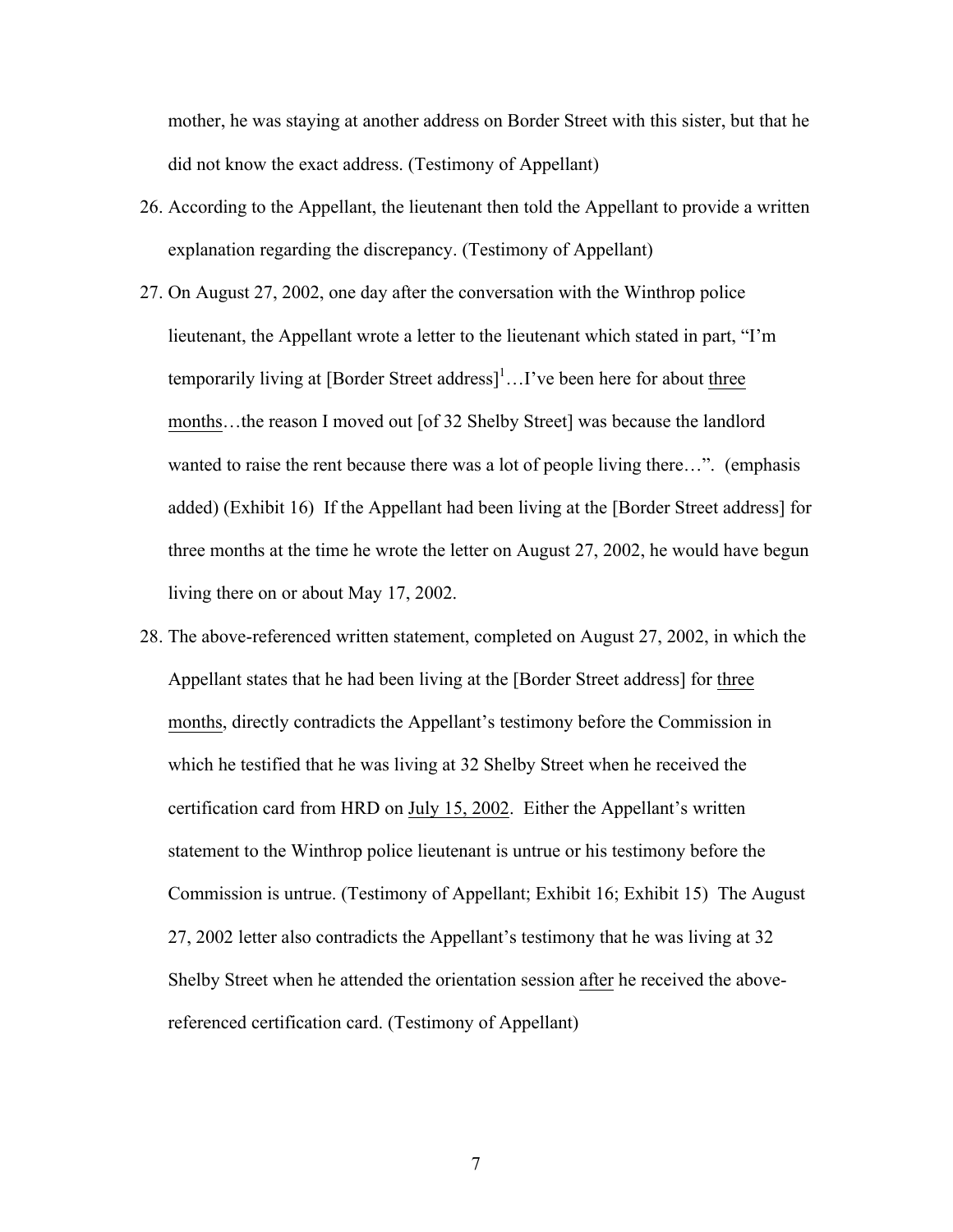- 29. Further, the Appellant's August 27, 2002 letter to the Winthrop police lieutenant makes no mention of an argument with his mother as the reason for vacating the apartment on Shelby Street. Rather, the letter lists the landlord's concerns about overcrowding as the reason he vacated the apartment, directly contradicting the Appellant's testimony before the Commission. Again, either the Appellant's written statement to the Winthrop police lieutenant was untrue or his testimony before the Commission was untrue. (Testimony of Appellant; Exhibit 16) Asked to explain this discrepancy during his testimony, the Appellant testified that he didn't mention the argument with his mother on his application for employment in Winthrop because it would have made him look "childish". (Testimony of Appellant) Yet, he apparently didn't have this concern when he purportedly told this to the lieutenant during the phone conversation the previous day.
- 30. On November 6, 2004, as part of his application for employment with the Boston Police Department, the Appellant indicated that he lived at the [Border Street address] from September to December 2002, contrary to his written statement to the police lieutenant in Winthrop which indicated that the Appellant had lived at the [Border Street address] since May 2002. (Exhibit 3; Exhibit 16; Testimony of Appellant) The Appellant testified that he did not become aware of this discrepancy until he attended a pre-hearing conference at the Civil Service Commission and that he intends to amend his application with the Boston Police Department. (Testimony of Appellant)

l

<sup>&</sup>lt;sup>1</sup> The Appellant listed the exact address on Border Street where he was living in his letter to the Winthrop Police Lieutenant. To protect the privacy of individuals not a party to this appeal, the full address is not be included in this decision.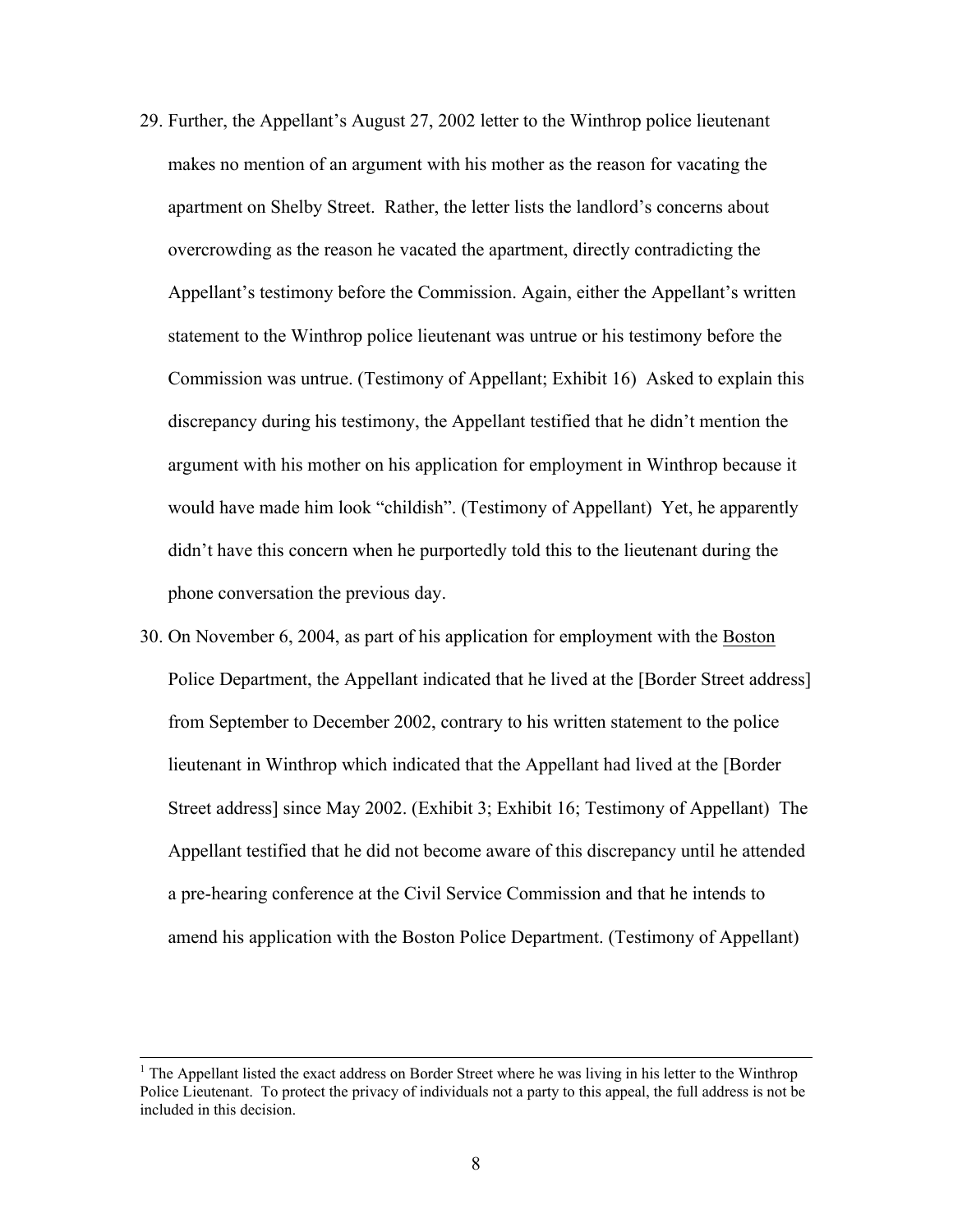- 31. The Appellant testified that he never received mail or telephone calls at the [Border Street address] and kept the majority of his clothes and belongings at 32 Shelby Street. (Testimony of Appellant)
- 32. During cross-examination, the Appellant painfully parsed the meaning of "lived"; and, when asked if he lived at Shelby Street during specific time periods, offered a non-responsive, "that has always been my address". (Testimony of Appellant)
- 33. On June 13, 2006, the Town of Winthrop and the Appellant entered into a settlement agreement in which the Appellant's appeal to the Commission regarding the bypass in the Town of Winthrop was dismissed. As part of that settlement agreement between the parties, the agreement states, that Winthrop "retracts its stated reasons for bypass of Richard Escobar in exchange for M r. Escobar withdrawing his application for employment and agreeing "not to apply again". (Exhibit  $6$ )

#### **CONCLUSION:**

 The role of the Civil Service Commission is to determine "whether the Appointing Authority has sustained its burden of proving that there was reasonable justification for the action taken by the appointing authority." City of Cambridge *v.* Civil Service Commission, 43 Mass. App. Ct. 300, 304 (1997). Reasonable justification means the Appointing Authority's actions were based on adequate reasons supported by credible evidence, when weighed by an unprejudiced mind, guided by common sense and by correct rules of law. Selectmen of Wakefield *v.* Judge of First Dist. Ct. of E. Middlesex, 262 Mass. 477, 482 (1928). Commissioners of Civil Service *v.* Municipal Ct. of the City of Boston, 359 Mass. 214 (1971). G.L. c. 31, § 2(b) requires that bypass cases be determined by a preponderance of the evidence. A "preponderance of the evidence test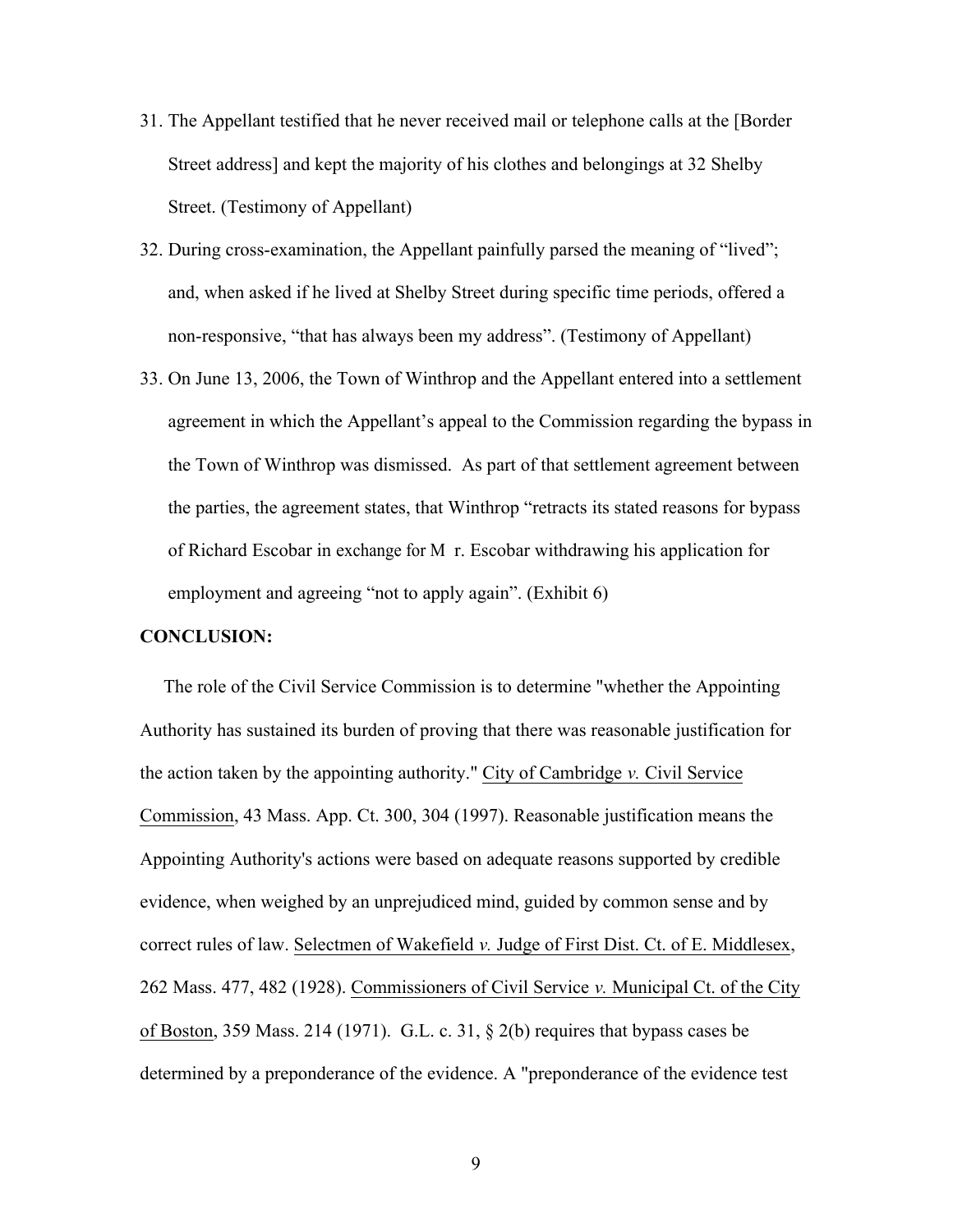requires the Commission to determine whether, on the basis of the evidence before it, the Appointing Authority has established that the reasons assigned for the bypass of an Appellant were more probably than not sound and sufficient." Mayor of Revere *v.* Civil Service Commission, 31 Mass. App. Ct. 315 (1991). G.L. c. 31, § 43.

 Appointing Authorities are rightfully granted wide discretion when choosing individuals from a certified list of eligible candidates on a civil service list. The issue for the commission is "not whether it would have acted as the appointing authority had acted, but whether, on the facts found by the commission, there was reasonable justification for the action taken by the appointing authority in the circumstances found by the commission to have existed when the Appointing Authority made its decision." Watertown v. Arria, 16 Mass. App. Ct. 331, 334 (1983). *See* Commissioners of Civil Serv. v. Municipal Ct. of Boston, 369 Mass. 84, 86 (1975) and Leominster v. Stratton, 58 Mass. App. Ct. 726, 727-728 (2003). However, personnel decisions that are marked by political influences or objectives unrelated to merit standards or neutrally applied public policy represent appropriate occasions for the Civil Service Commission to act. City of Cambridge, 43 Mass. App. Ct. at 304.

 Mr. Escobar is a long-time resident of Boston and attended Madison Park Technical / Vocational High School. Notwithstanding his lack of candor during key parts of his testimony before the Commission, M r. Escobar is a compelling witness. He struck this Commissioner as a strong-willed individual who has maintained a positive outlook despite having to overcome a series of obstacles that have come his way. I don't doubt his commitment or his sincere desire to serve the City of Boston as a police officer.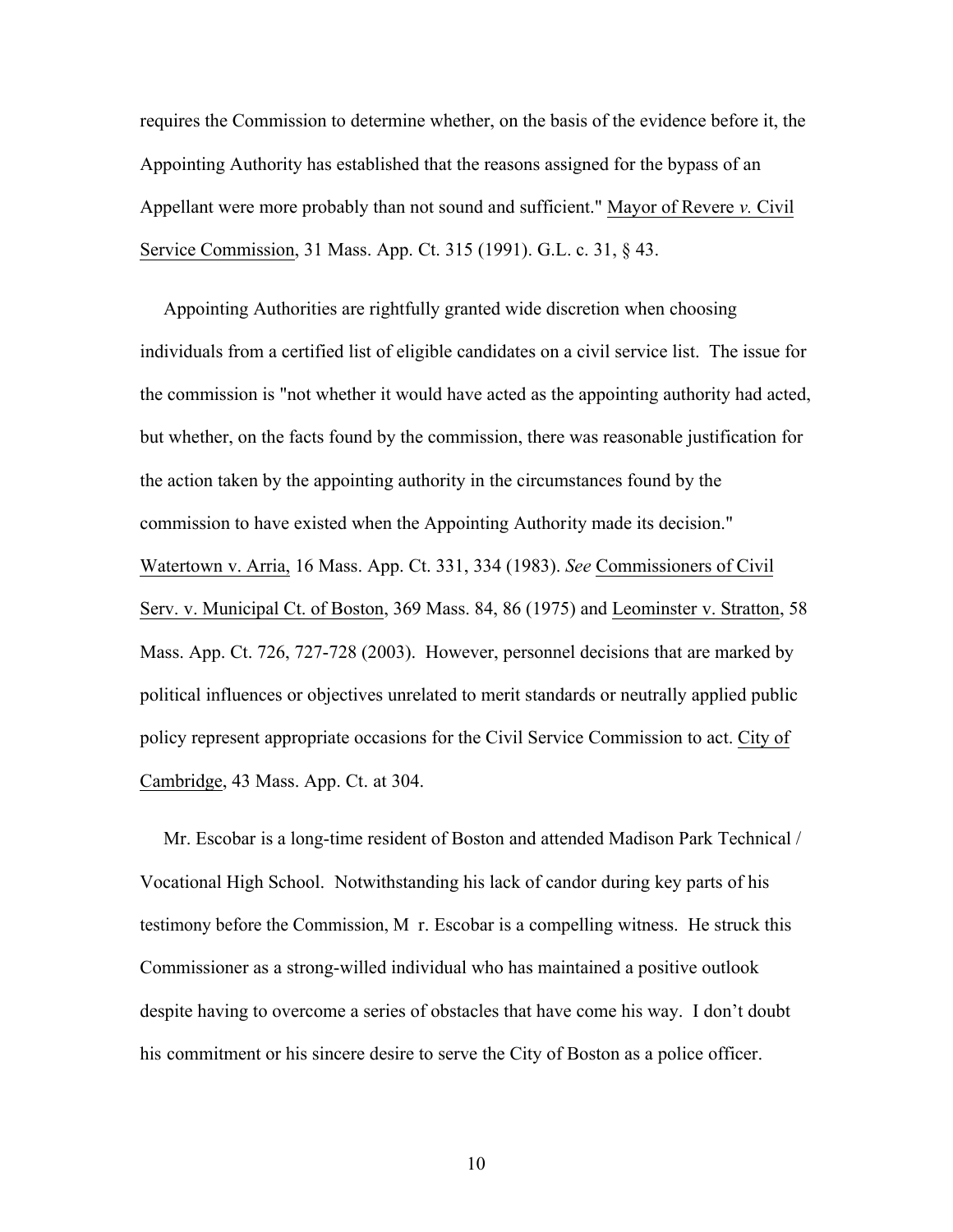Unfortunately for the Appellant, however, his untruthfulness during his previous application for employment with the Town of Winthrop provides the City of Boston with reasonable justification for bypassing him for appointment as a police officer.

 Based on the testimony of the Appellant and the documentary evidence entered as part of the record in this case, it is painfully clear that the Appellant misrepresented his place of residence to the Winthrop Police Department when he applied for employment as a reserve police officer there in 2002. It wasn't until after a Winthrop police lieutenant conducted an on-site visit of the Appellant's purported residence (32 Shelby Street) in August 2002, that the Appellant acknowledged, in a written statement, that he had moved from that address three months earlier, in May 2002. During his testimony before the Commission in 2008, however, the Appellant stated unequivocally that, when he received the certification card for the Winthrop position in July 2002, he was still living at 32 Shelby Street. Further, the Appellant testified before the Commission that when he received the application for employment in Winthrop during an orientation session sometime after July 2002, he was still living at 32 Shelby Street, directly contradicting his prior written statement to the Winthrop Police Department. Finally, the Appellant provided inaccurate information regarding his dates of residence to the Boston Police Department when he completed an application for employment in 2004. The Appellant's testimony that he intends, apparently at some future date, to amend his application for employment with the Boston Police Department, rings hollow. The Appellant's testimony fell far short of the honest, forthright answers warranted by a witness under oath and I conclude that he knowingly provided misinformation to the Winthrop Police Department regarding his residential address.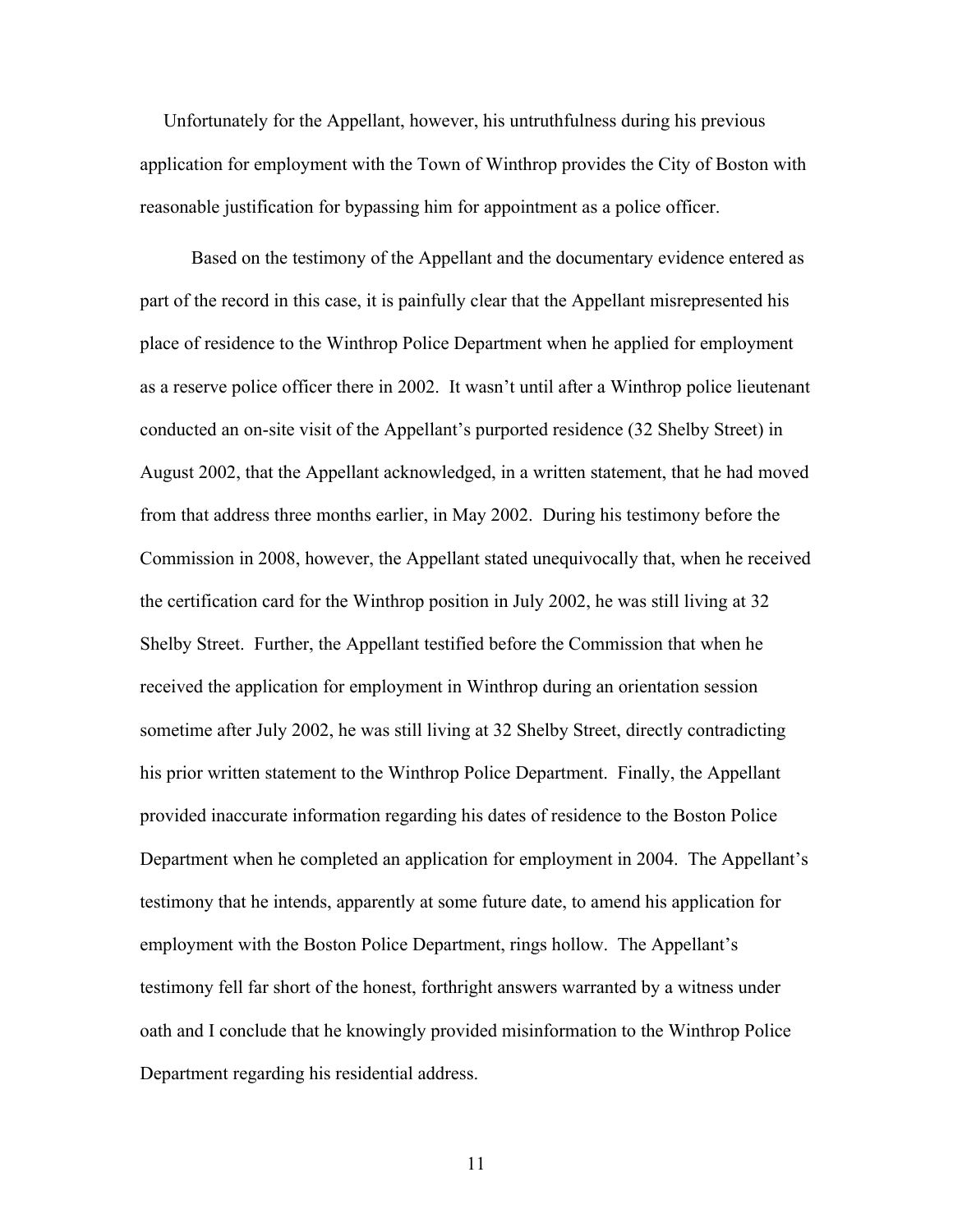An Appointing Authority is well within its rights to take disciplinary action when a police officer has "a demonstrated willingness to fudge the truth in exigent circumstances" because "[p]olice work frequently calls upon officers to speak the truth when doing so might put into question a search or might embarrass a fellow officer." See Town of Falmouth v. Civil Service Commission, 61 Mass. App. Ct. 796, 801 (2004); citing City of Cambridge, supra at 303. Likewise, an Appointing Authority is well within its rights to bypass an individual for fudging the truth as part of an application process for the position of police officer.

The Appellant argues that, even if true, this reason can not be used by the City of Boston in bypassing him from employment as a result of a settlement agreement between the Appellant and the Town of Winthrop. That settlement agreement states that the Town of Winthrop "retracts its stated reasons for bypass" in exchange for the Appellant withdrawing his application for employment and agreeing "not to apply again". This agreement is not viewed by the Commission as an admission that the underlying reasons for bypass by the Town of Winthrop were not valid. Rather, the reasons simply became moot to the Town of Winthrop given the Appellant's agreement to withdraw his application and never apply again. Moreover, the documentary evidence in this case, and the Appellant's own testimony, show that the Appellant was indeed untruthful to the Winthrop Police Department.

 The City of Boston bypassed the Appellant for just cause, providing sound, rationale reasons for its decision and there is no evidence of inappropriate motivations or objectives on the part of the Appointing Authority that would warrant the Commission's intervention.